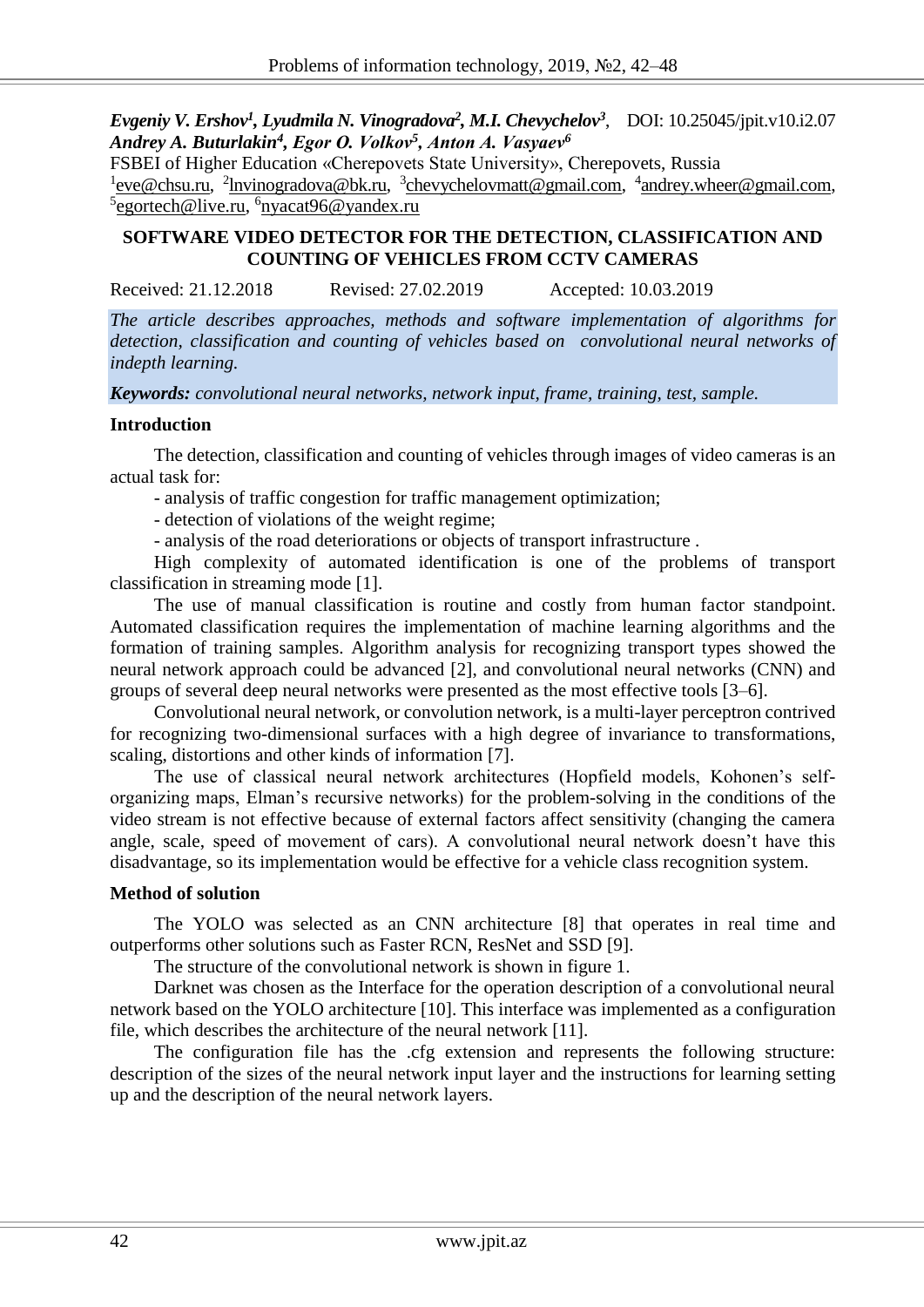

Figure 1. Structure of the convolutional neural network VGG

The characteristics of the neural network were determined to compile the configuration file:

- 1. Number of classes 3.
- 2. Size of the subsample 64.
- 3. Division of the subsample 16.
- 4. Size of the neuron input matrix 416 by 416.
- 5. Size of the gradient step  $-0.0005$
- 6. Size of the gradient step acceleration  $-0.9$ .

The activation function of neurons on all convolutional layers, except the last one is leakyReLU. The activation function of the neurons on the last convolutional layer and on the layers that are added through the contraction layers is a linear function [12].

A convolutional neural network, to perform the assigned task, must be trained to use a set of data that would produce a training sample. It is also necessary to prepare a test sample. And these samples should be different.

The teaching selection consists of image files submitted to the neural network input during training, as well as metadata files for each of them, which indicates the class and coordinates of the object that the neural network needs to recognize. The training sample consists of image files submitted to the neural network input during training and metadata files for each of image file, which indicate the class and coordinates of the object for the recognition of the convolutional neural network.

Data used for training and verification of neural network for training are presented in three files. The first file contains a list of names of all classes, second one stores the paths to the images included in the training sample, and the last one contains paths to the images included in the test sample. Elements of these lists are separated by a new line. The paths to these files are specified in the neural network configuration file during training. A metadata file with a txt extension is placed around each selection element. The image file and the metadata file have similar names. There are descriptions of each selected object from the new line of file with txt extension in the format: *cxywh*, where

*c–* class ID of object that starts from zero and indicates the line number in the file of class list *x, y –* coordinates of the frame center where the object is located

*w, h –* width and height of frame

All four parameters, defining the frame with the object, are relatively rationed to the image dimensions, i.e. *x*,  $y \in [0; 1]$  and *w*,  $h \in [0; 0.5]$ .

Figure 2 shows the algorithm for preparing the training (L) and the test (C) sample. The backpropagation algorithm is used to train a convolutional neural network. This algorithm allows to determine which weights have had a greater impact on the losses and finds ways to adjust to reduce losses.

After training the neural network, an algorithm for detection and classification was developed (figure3), which can be divided into 4 stages: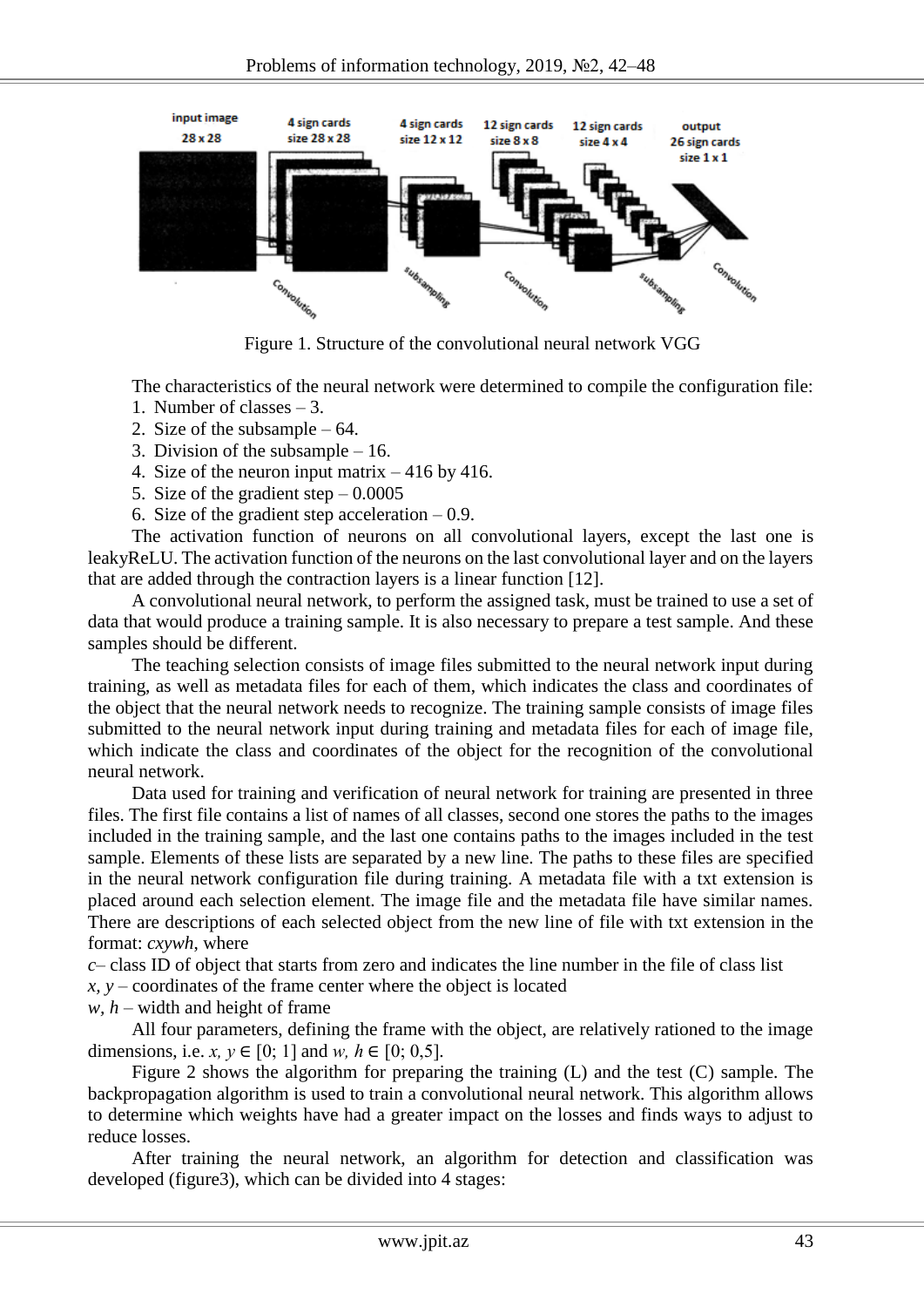## **1. Acquisition**

At this stage, the frame is fed to the network input and analyzed for vehicles (TU). YOLO divides the image into a S x S lattice and searches for suitable TU in each cell. At the output, each detected TU is determined by a rectangle around, which is characterized by five values:

- 1. X coordinate of the cell center
- 2. Y coordinate of the cell center
- 3. the width of the framing rectangle applied to the entire source image
- 4. height of the framing rectangle
- 5. the probability that the rectangle correctly found the TU

## **2. Classification**

All TU founded by the network must be classified. The network attaches a series of values to the TC, in addition to the five values, when the TU passes through the neural network. Attached values are the probabilities of TU belonging to each of the classes. Subsequently, the TU is assigned to the class where it has the maximum likelihood of belonging.

### **3. Tracking**

Due to the fact that the network initially considers two identical TU on different frames as unique when moving to a new frame, it is necessary to use the tracking algorithm (detection). Using the received information on the TU frameworks detected on two consecutive video frames (current and previous) allows to define frames that are geometrically the most similar and close to each other, and also belong to the same class. This comparison allows to assume that these frames belong to the same TU.

#### **4. Number-crunching**

Checking the passage of detected TU through the specified control zones occurs at the counting stage. If the video editor finds out that the same TU was first on one side of the control zone and on the opposite one after, then, according to the direction of traffic specified for the given zone, TU passage through the control zone would be recoded. Upon completion of the detection and classification algorithm the TU counting algorithm starts to work using the data presented in figure 4. Red rectangles allocate the detected objects, and green dotted lanes show the counting lines for the calculating the TU.

The video detector is software implemented as a set of modules: preparation of the sample in the neural network format, detection and counting of vehicles, datastorage and UI.

The software used for development are .NET Framework 4.7.1, Microsoft SQL Server Compact 4.0, Microsoft Visual C ++ Redistributable Package 2017 x64, NVidiaDriver 387.128, compatible with CUDA 9.1.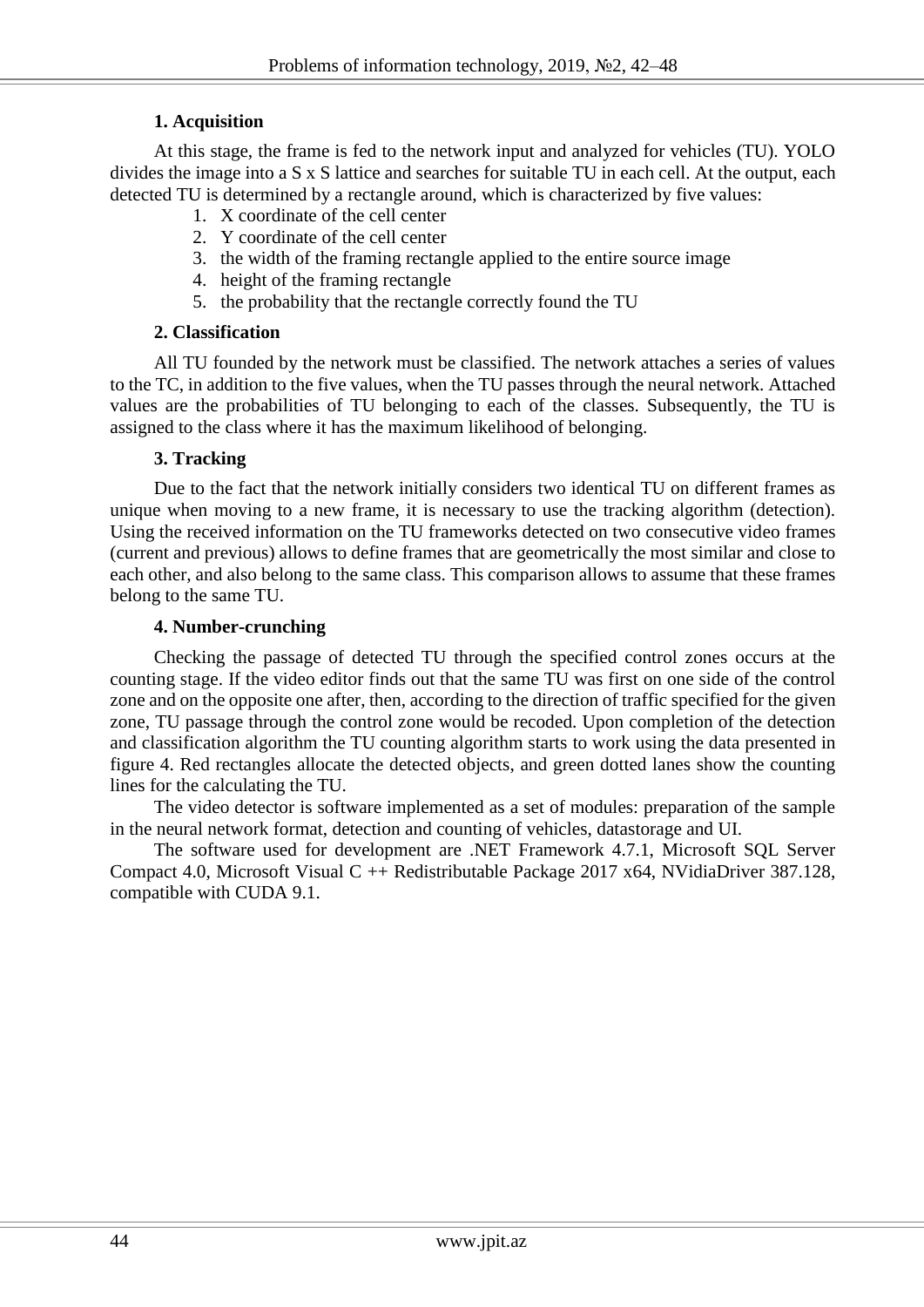

Figure 2. Algorithm flowchart for sample preparation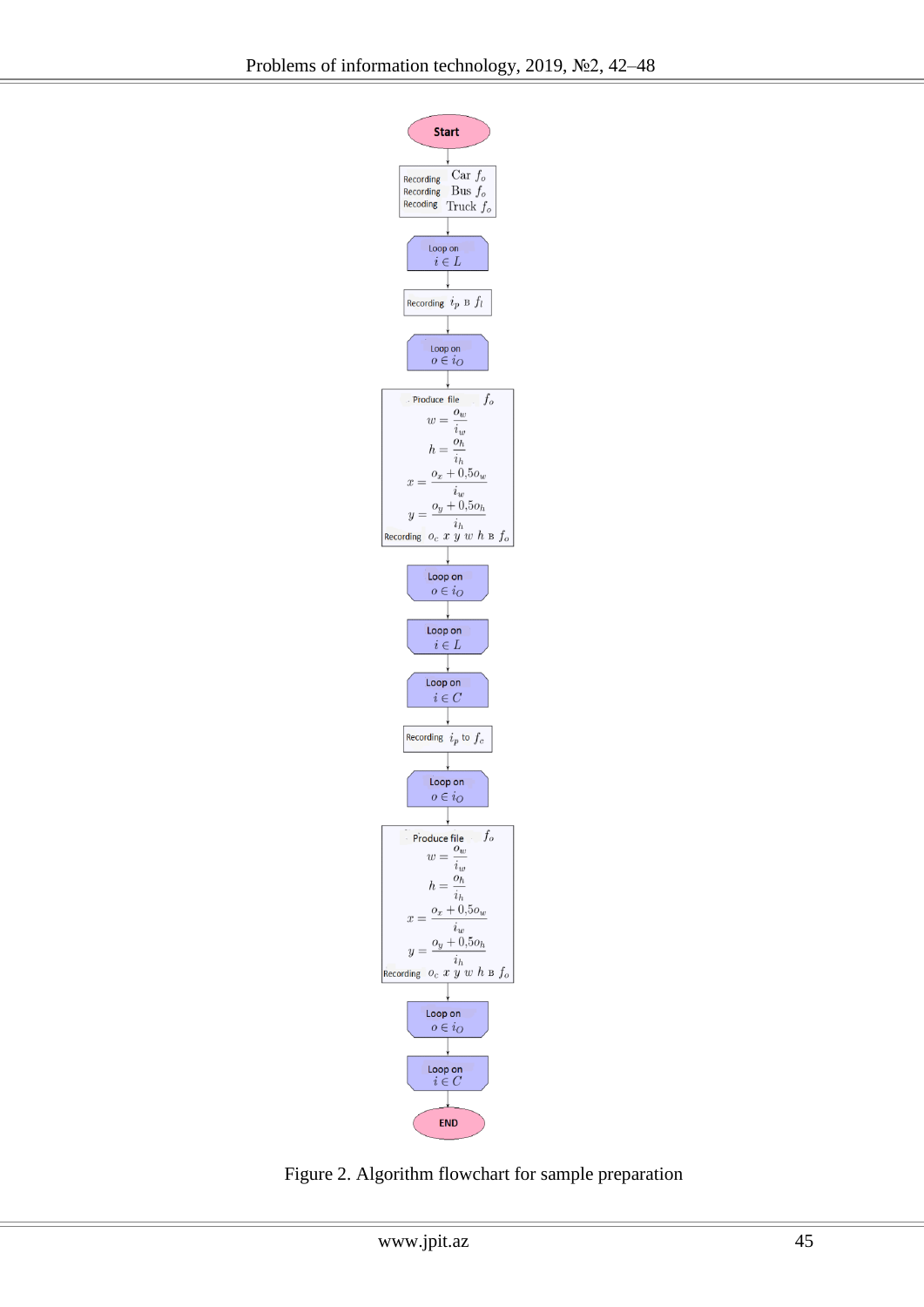

Figure 3. Algorithm flowchart of detection and classification

# **Results**

The results of the tests confirmed the reliability of the software detector. The total percent of recognition in the daytime (figure 5, a) is 95% for cars, 90% for buses and 99% for freight vehicles; at night (figure 5, b) is 93% for cars, 69% for buses and 85 for freight vehicles. At night, the result is worsened by headlights and low lighting.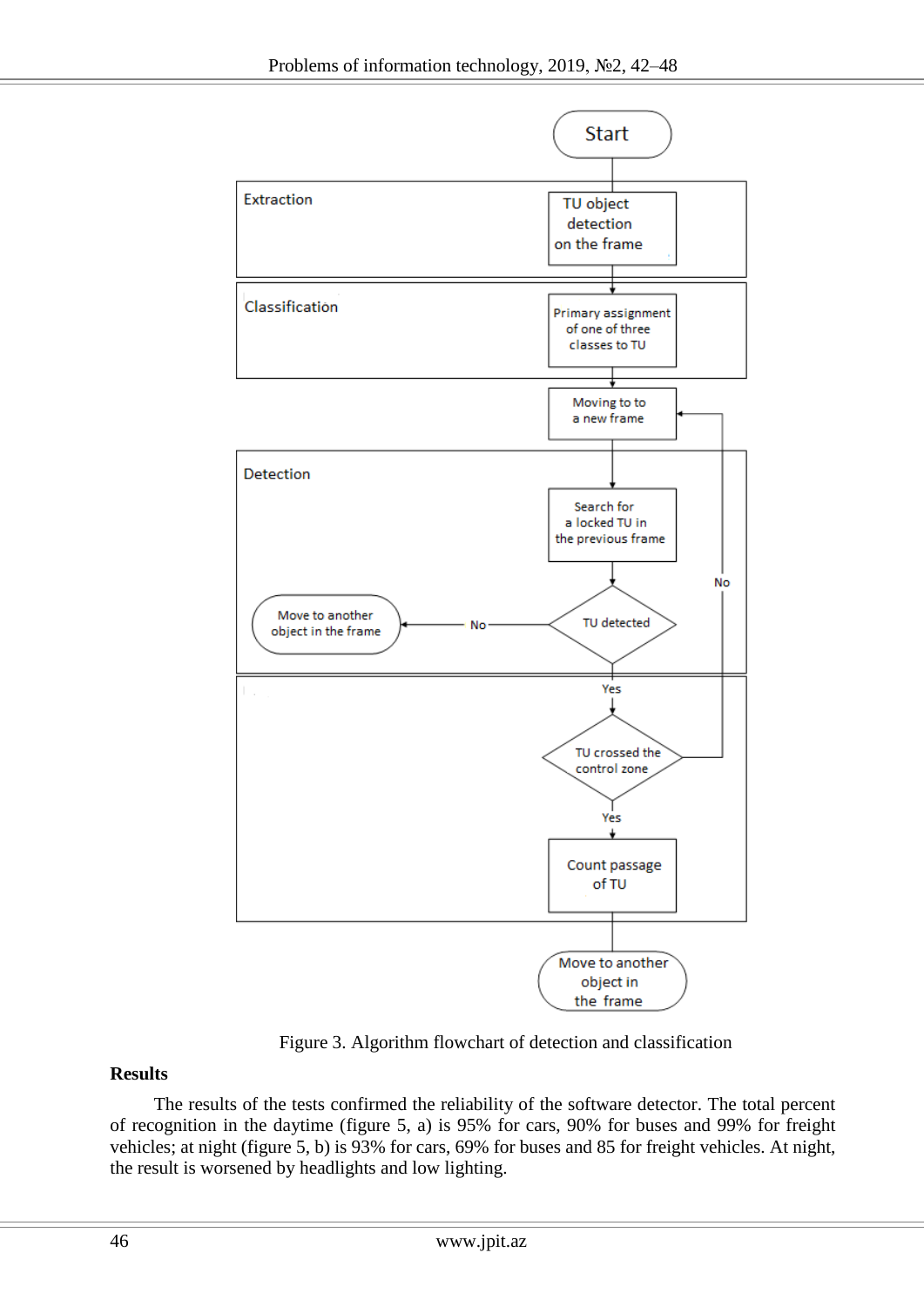

Figure 4. TU Calculating through counting lines



b)

Figure 5. Detection of vehicles

a) Daytime; b) Nighttime

The work was carried out by a team of teachers and students of the Department of Mathematical and Computer Software of the Cherepovets State University, commissioned by LLC "Mullenom Systems" (Cherepovets).

# **Reference**

- 1. Titov I.O. Contour Detection of Moving Image / I. O. Titov, G. M. Emelianov // Federal State Budgetary Educational Institution of Higher Education "Yaroslav-the-Wise Novgorod State University" bulletin, 2010, 27 p.
- 2. Mikheeva T.N. Application of Neural Network Methods for Analyzing Spatial Data Proceedings of Seven International Research and Practical Conference St. Petersburg, Saint Petersburg State University of Architecture and Civil Engineering , 2006, pp.81–84.
- 3. Barsky A.B. Path Choice in Step-by-step Alternative Routing in Wireless Telecommunication Network // World of Transport and Transportation, 2011, no.2. pp.4–11.
- 4. Barsky A.B. Path Choice in Step-by-step Alternative Routing in Wireless Telecommunication // World of Transport and Transportation, 2011, no.3. pp.14–19.
- 5. Yudin D. A. Recognition of Events on Images with Using Tweak of a Deep Neural Network // Optico-Electronic Devices and Devices in Recognition Systems Image,Image Processing and Symbol Information. Recognition - Digest of XIII International Sientific and Technical Conference, Kursk, 2017, pp.379–381.